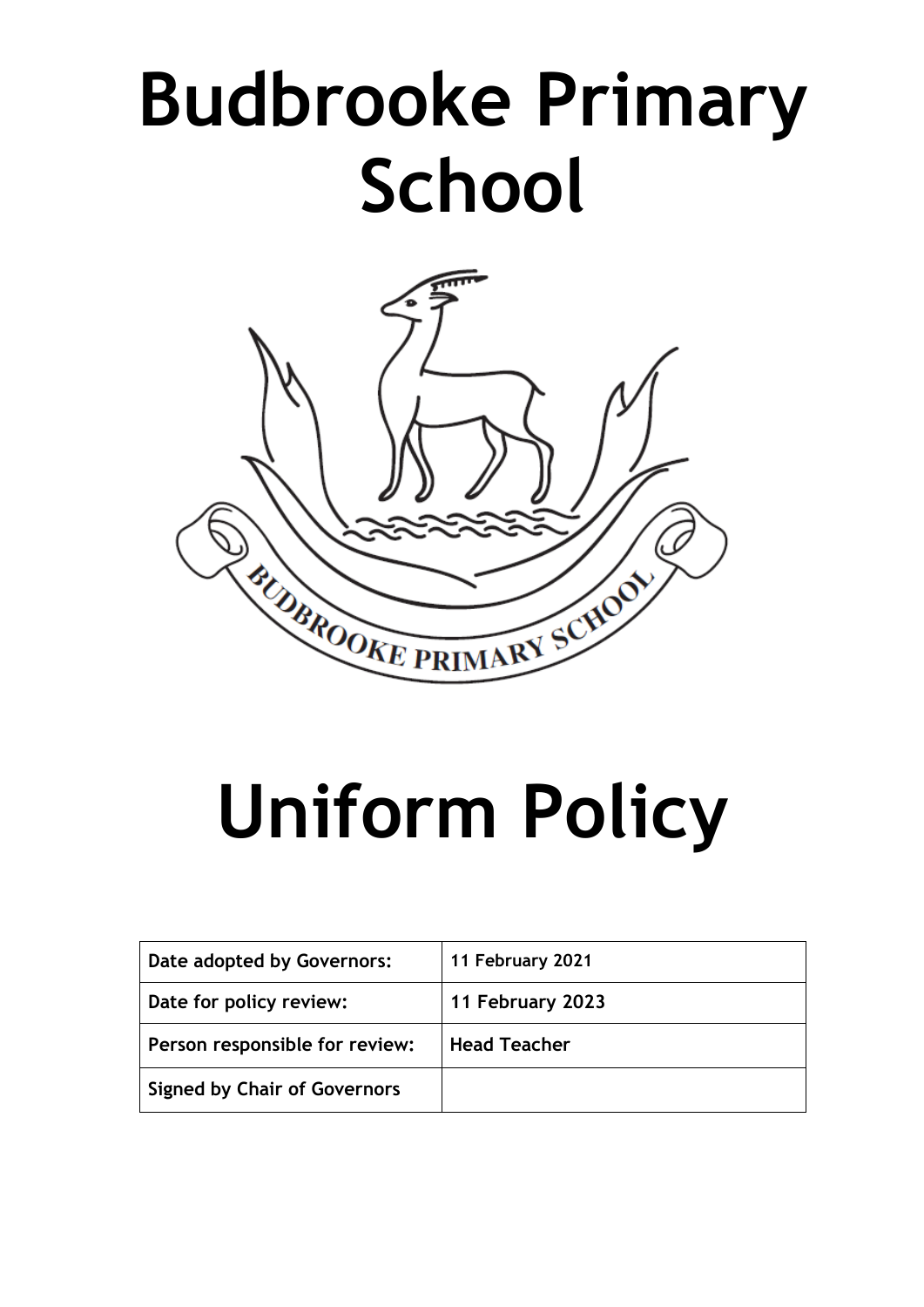# **Budbrooke Primary School Uniform Policy**

# **Introduction**

At Budbrooke we pride ourselves in being smart, well presented and ready for learning. It is our school policy that all children wear school uniform when attending school, or when participating in school-organised events outside normal school hours. We ask children to take a pride in their personal appearance.

### **Aims and Objectives**

We believe that having a school uniform that is practical and smart helps to:

- Promote a sense of pride in our school
- Create a sense of community and belonging towards the school
- Identify pupils with the school
- Support the school's commitment to inclusion

#### **Jewellery, Hair Ornaments, Make-up and Nail Varnish**

For many reasons, including safety, we do not allow children to wear jewellery. The exceptions to this rule are ear-ring studs in pierced ears. Children are required to remove any items during PE lessons to prevent them from causing injury.

Please note: Teachers are not permitted to remove earrings.

- Hair bands, ribbons/bows should be plain
- Make up and nail varnish should not be worn to school
- Extreme hairstyles are not appropriate for school. The use of styling products should be kept to a minimum and children should not have decorative patterns cut into their hair or have hair coloured or dyed.

#### **Footwear**

All children are required to wear plain black shoes as stated in the uniform list. Basic sensible styles are best. Sling-backs, high heels and other fashion shoes should not be worn as they limit activity. Boots or trainers are not acceptable.

#### **The Role of Parents**

We believe that one of the responsibilities of parents is to ensure that their child has the correct uniform and PE kit, and that it is clean, in good repair and that the **child's name is visibly labelled** on all items.

Children who arrive at school wearing non-school uniform clothing will be loaned an appropriate item from our lost property to wear for that day if possible. The same system will apply for children who do not have a PE kit. If a child comes to school without the correct uniform frequently, parents will be contacted and offered support.

The school welcomes children from all backgrounds and faith communities. If there are serious reasons, for example on religious grounds, why parents want their child to wear clothes that differ from the school uniform, the school will consider such requests sympathetically. If any parent would like to request an exception to the uniform policy they should, in the first instance, contact the headteacher and then the governors.

#### **The Role of Governors**